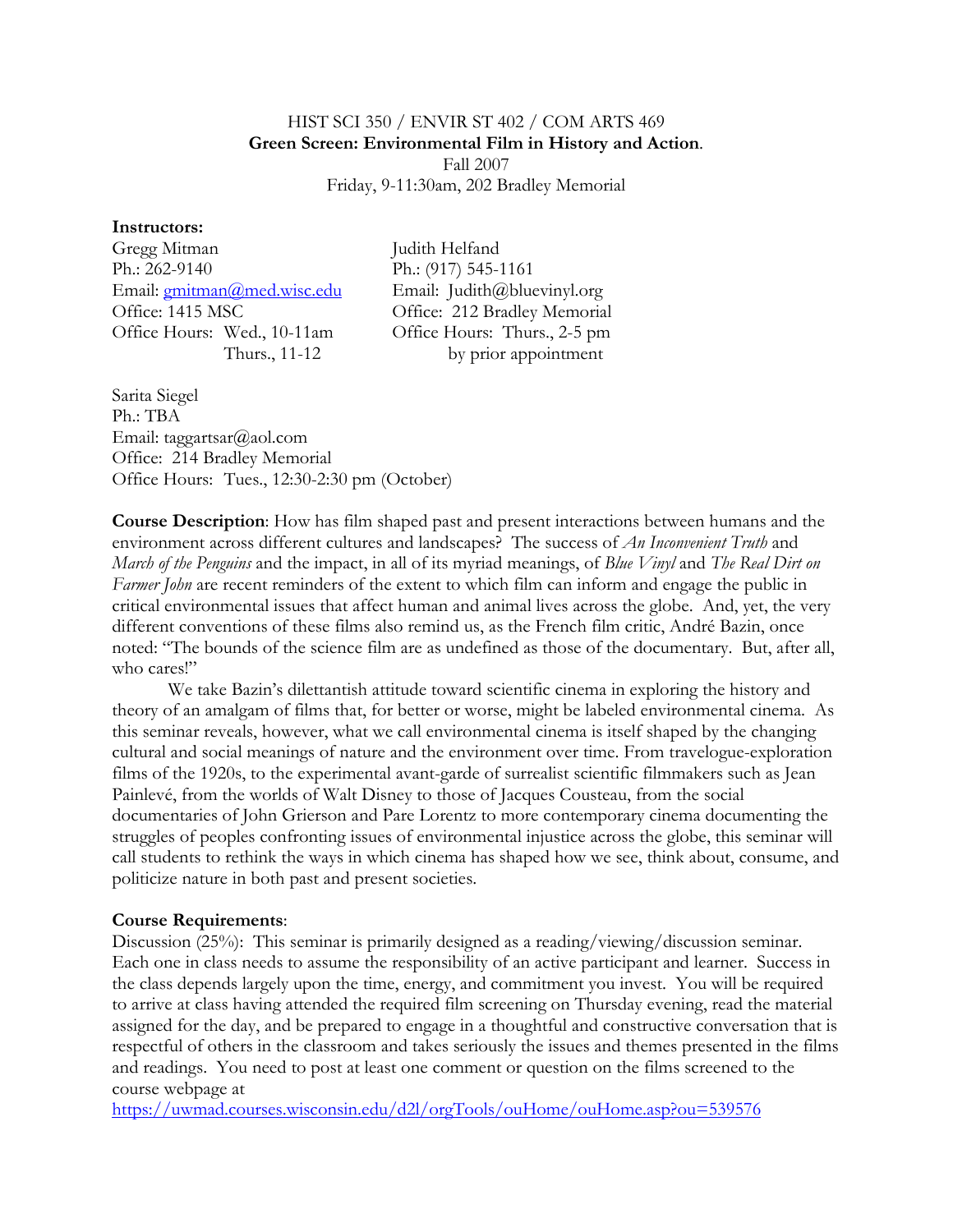before the start of the class session in which the films will be discussed.

If any problem arises, either academic or personal, that might jeopardize your performance in the course, you must try to inform me of the problem at the next available office hour, or by leaving a message with the Department of Medical History and Bioethics (262-1460).

In compliance with the Americans with Disabilities Act, I urge any student in this course with a disability to inform me as soon as possible, so that I may make any necessary accommodations to ensure full participation and facilitate your educational opportunities. All such requests are confidential.

Students are expected to familiarize themselves with the UW policies on plagiarism and to assume responsibility for honesty in all course work.

Film Review (15%): Choose a film, either screened in class, or one approved in consultation with us, and write a 1,000 word review essay that discusses how the film was received during its time. Can you provide evidence of how the film effected change, either in people's response to the film or in their actions. What was the venue and context in which the film was screened? **Due, October 12**

Film Festival (20%): You are required to attend the film festival, *Tales From Planet Earth*  [\(http://www.nelson.wisc.edu/tales\)](http://www.nelson.wisc.edu/tales) from Nov. 2-4, and see at least five films. We will have a sign up sheet at each of the screenings for you to sign. In addition, you are to watch one of the following films at the festival: *Return of Navajo Boy*; *The Silent Enemy*; or *Ten Canoes*. Write a 1,000 word essay that discusses the film in relation to the material we read and discussed on the ethical and political issues involved in the filming and representation of indigenous peoples. **Due, November 9**.

Research Paper (40%): You are to choose a recent or historical environmental film and write a 15- 20 page essay analyzing its myriad impacts—economic, cultural, political, and social. Who made the film and why? In what context was the film shown and seen? What was its audience? How was the film received by critics and the public? Did the film alter public attitudes toward nature or the environment in significant ways? What kinds of evidence can you draw upon for measuring a film's impact? These are the kinds of questions you will be pursuing in this essay. **Due, December 14.**

# **Required Readings:**

The following required books are available at the University Bookstore:

Gregg Mitman, Reel Nature: America's Romance with Wildlife on Film (Cambridge: Harvard University Press, 1999).

Fatimah Tobing Rony, The Third Eye: Race, Cinema, and Ethnographic Film (Durham: Duke University Press, 1996).

A course packet (CP) is also available in the Department of History of Science, 7143 Social Science Building for purchase. The articles will also be placed on reserve at Helen C. White College Library.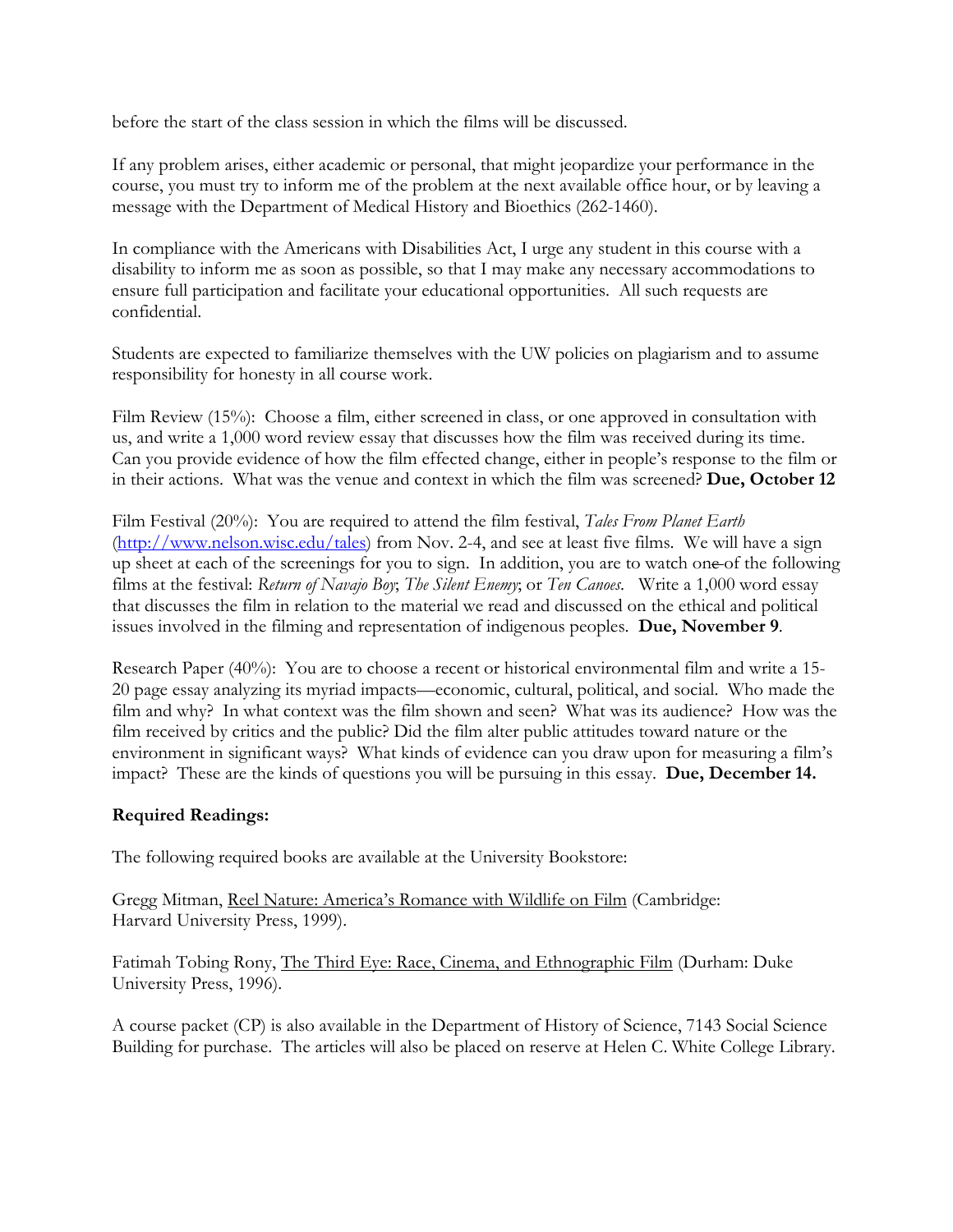# **People**

9/7 A Place for Stories

William Cronon, "A Place for Stories: Nature, History, and Narrative," Journal of American History 78 (1992): 1347-1376. CP, 1-30.

William Stott, Documentary Expression and Thirties America (New York: Oxford University Press, 1973), pp. 5-25. CP, 31-42.

Robert Coles, The Call of Stories: Teaching and the Moral Imagination (Boston: Houghton Mifflin, 1989), pp. 1-30. CP, 43-58.

Finis Dunaway, Natural Visions: The Power of Images in American Environmental Reform (Chicago: University of Chicago Press, 2005), pp. 60-86. CP, 59-76.

## 9/14 Capturing Place

John Grierson, "Flaherty" and "First Principles of Documentary," in Grierson on Documentary, edited and compiled by Forsyth Hardy (London: Faber and Faber, 1966), pp. 139-156. CP, 77-88.

Paul Rotha, Documentary Film (London: Faber and Faber, 1936), pp. 115-120. CP, 89-94.

Fatimah Tobing Rony, The Third Eye, pp. 99-126.

Brian Winston, "Documentary: How the Myth Was Deconstructed," Wide Angle 21 (March 1999): 70-86. CP, 95-110.

9/21 Imagining Indians

Shepard Krech, III, The Ecological Indian: Myth and History (New York: W. W. Norton, 1999), pp. 15-28. CP, 111-122.

Mick Gidley, ""From the Hopi Snake Dance to *The Ten Commandments*: Edward Curtis as Filmmaker," Studies in Visual Communication 8 (1982): 70-79. CP, 123-132.

Gregg Mitman, Reel Nature: America's Romance with Wildlife on Film (Cambridge: Harvard University Press, 1999), 26-58.

Fatimah Tobing Rony, "Victor Masayeevsa, Jr., and the Politics of *Imagining Indians*," Film Quarterly 48 (1994-1995): 20-33. CP, 133-148.

Faye Ginsburg, "Indigenous Media: Faustian Contract or Global Village?," Cultural Anthropology 6 (1991): 92-112. CP, 149-170.

See, also, http://www.onf.ca

### 9/28 First Person Toxic

Barbara Allen, "Telling Stories about the Environment," in Uneasy Alchemy: Citizens and Experts in Louisiana's Chemical Corridor Disputes (Cambridge: MIT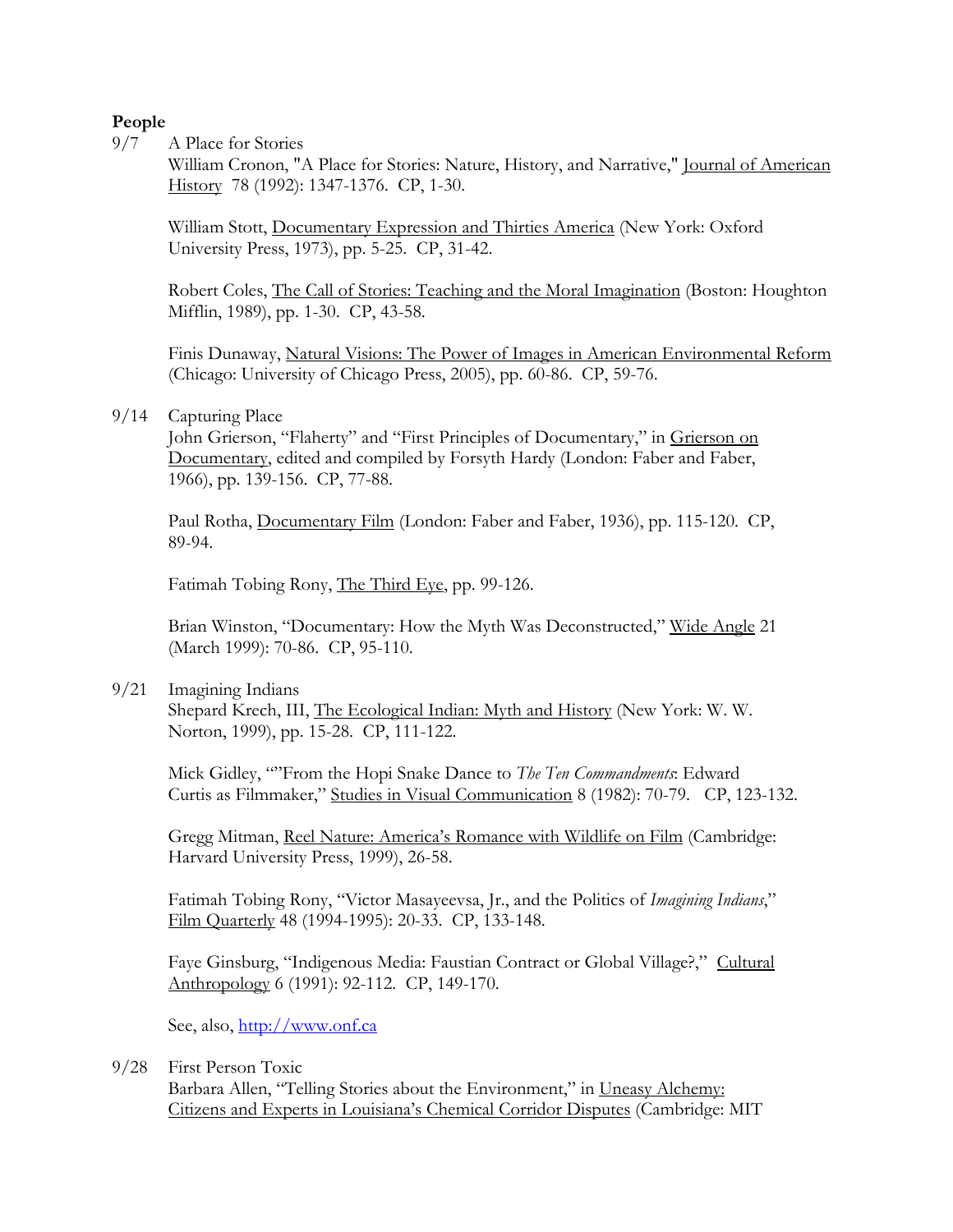Press, 2003), pp. 19-49. CP, 171-190.

Judith Helfand, Interviewed by Adina Back and Pennee Bender, "Connecting the Dots: Workers, Families, and Toxic Exposure, Past and Present," Radical History Review 80 (2001): 121-133. CP, 191-204.

Patricia Thomson, "The Catalytic Role of Documentary Outreach," unpublished ms. CP, 205-216.

"A Healthy Baby Girl," Study Guide. CP, 217-248.

Judith Helfand, "When the Personal is Environmental: The Legacy of *Blue Vinyl*," July 17, 2007, MediaRights.org. CP, 249-254.

#### **Wildlife**

10/5 Animal Attractions

John Berger, "Why Look at Animals?" in About Looking (New York: Vintage, 1980), pp. 3-28. CP, 255-270.

Jonathan Burt, "The Illumination of the Animal Kingdom: The Role of Light and Electricity in Animal Representation," Society and Animals 9 (2001): 203-228. CP, 271-284.

Hannah Landecker, "Cellular Features: Microcinematography and Film Theory," Critical Inquiry 31 (2005): 903-937. CP, 285-320.

Akira M. Lippit, Electric Animal: Toward a Rhetoric of Wildlife (Minneapolis: University of Minnesota Press, 2000), pp. 1-26, 162-197. CP, 321-362.

10/12 The Stories We Tell

Derek Bousé, "Science and Storytelling," in Wildlife Films (Philadelphia: University of Pennsylvania Press, 2000), pp. 84-126. CP, 363-390.

Scott MacDonald, "Up Close and Political: Three Short Ruminations on Ideology in the Nature Film," Film Quarterly 59 (2006): 4-21. CP, 391-408.

Bill McKibben, The Age of Missing Information (New York: Random House, 1992), pp. 68- 85. CP, 409-418.

Sarita Siegel, "Reflections on Anthropomorphism in *The Disenchanted Forest*," in Thinking with Animals: New Perspectives on Anthropomorphism, edited by Lorraine Daston and Gregg Mitman (New York: Columbia University Press, 2005), pp. 196-222. CP, 419-434.

#### 10/19 The Culture of Nature

Donna Haraway, "Apes in Eden, Apes in Space," in Primate Visions: Gender, Race, and Nature in the World of Modern Science (New York: Routledge, 1989), pp. 133-185. CP, 435-464.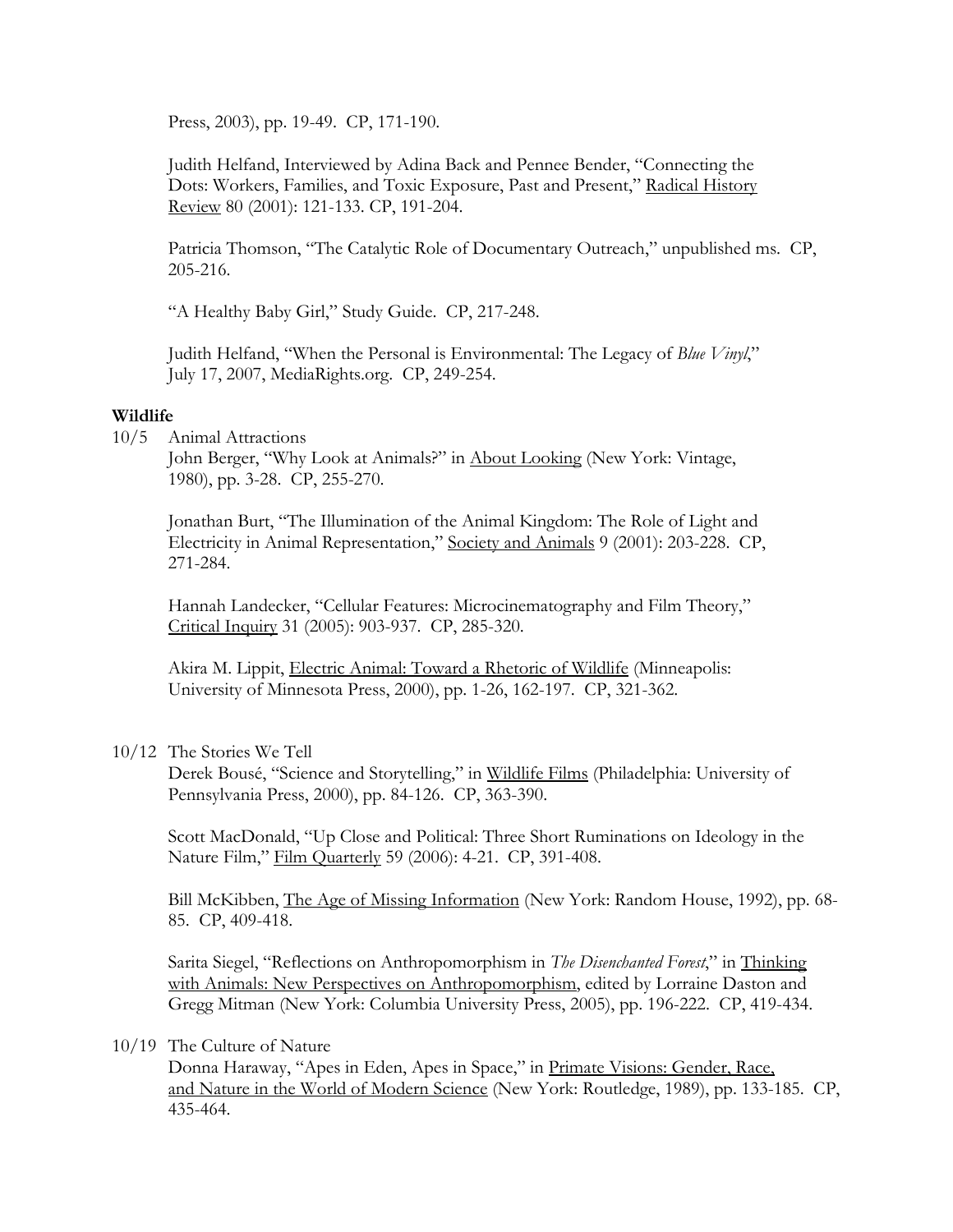Gregg Mitman, "Hunting with the Camera," in Reel Nature: America's Romance with Wildlife on Film (Cambridge: Harvard University Press, 1999), pp. 5-25.

Griselda Pollack, "Empire, identity, and place: masculinities in Greystoke: the legend of Tarzan," in Me Jane: Masculinity, Movies and Women (New York: St. Martin's Press, 1995), pp. 128-147. Available on course website.

Fatimah Tobing Rony, "King Kong and the Monster in Ethnographic Cinema," in The Third Eye: Race, Cinema, and Ethnographic Spectacle (Durham: Duke University Press, 1996), pp. 157-191.

#### 10/26 The Media of Conservation

David Ingram, Green Screen: Environmentalism and Hollywood Cinema (Exeter: University of Exeter Press, 2000), pp. 1-10, 73-87, 119-136. CP, 465-494.

Gregg Mitman, "Pachyderm Personalities," in Thinking With Animals: New Pespectives on Anthropomorphism, edited by Lorraine Daston and Gregg Mitman (New York: Columbia University Press, 2005), pp. 175-195. CP, 495-506.

Charles Siebert, "Are We Driving Elephants Crazy?" New York Times Magazine (8 October 2006): 42-48, 64, 71, 72. CP, 507-514.

Tom Veltre, "The Slums of the Global Village," BBC Wildlife (May 1990): 328-329. CP, 515-516.

Stephen Mills, "Pocket Tigers," Times Literary Supplement (21 February 1997): 6. CP, 517-518.

Richard Brock, "FFC Conservation Filmmaker of the Year Award," 4 pp. CP, 519-522.

Chris Palmer, "Successful Environmental Filmmaking," 27 March 2004, 4 pp. CP, 523-526.

#### 11/2 NO CLASS

#### Hybrid Landscapes

11/9 Great White Hunting

Donna Haraway, "Teddy Bear Patriarchy: Taxidermy in the Garden of Eden, New York City, 1908-1936," Social Text 11 (1984-85): 20-64. CP, 527-574.

Fatimah Tobing Rony, The Third Eye, pp. 2-20, 45-73.

John C. Phillips and Harold J. Coolidge, The First Five Years: The American Committee for International Wildlife Protection (December 1934), pp. 2-15. CP, 575-582.

11/16 Invasive Species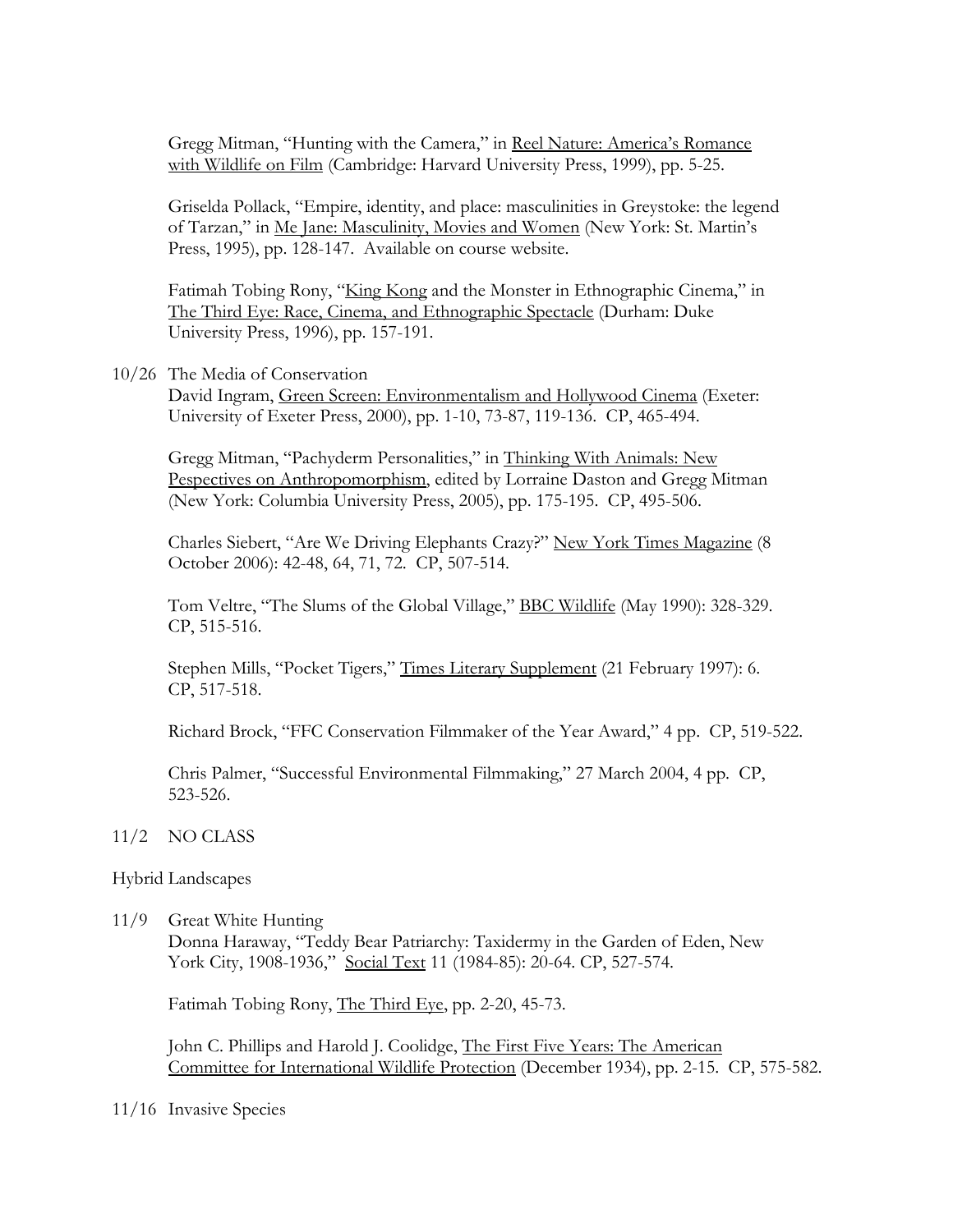Mike Davis, "Maneaters of the Sierra Madre," in Ecology of Fear: Los Angeles and the Imagination of Disaster (New York: Metropolitan Books, 1998), 197-271. CP, 583-626.

Lesley Head and Pat Muir, "Suburban Life and the Boundaries of Nature: Resilience and Rupture in Australian Backyard Gardens," Transactions of the Institute of British Geographers 31 (2006): 505-524. CP, 627-646.

Jake Kosek, "Smokey Bear is a White Racist Pig," in Understories: The Political Life of Forests in Northern New Mexico (Durham: Duke University Press, 2006), pp. 183-227. CP, 647-676.

Visit the website,<http://www.frogwatch.org.au/canetoads/default.cfm>

- 11/23 NO CLASS
- 11/30 From the Factory to the Farm

Visit the website and resource links for Homecoming at: http://www.pbs.org/itvs/homecoming/home.html

David Walsh, "Interview with Travis Wilkerson, director of An Injury to One," Toronto International Film Festival 2002. CP, 677-682.

Richard White, "`Are You an Environmentalist or Do You Work for a Living?': Work and Nature," in Uncommon Ground: Toward Reinventing Nature (New York: W. W. Norton, 1995), pp. 171-185, 499-501. CP, 683-694.

12/7 Unnatural Disaster

Eric Klinenberg, Heat Wave: A Social Autopsy of Disaster in Chicago (Chicago: University of Chicago Press, 2002), pp. 14-36, 79-128. CP, 695-740.

Orin Williams, "Food and Justice: The Critical Link to Healthy Communities," in Power, Justice, and the Environment, edited by David Naguib Pellow and Rober J. Brulle (Cambridge: MIT Press, 2005), pp. 117-130. CP, 741-748.

12/14 Wrap-Up

# **SCREENINGS**

Thursdays, 7:00-9:30 pm (Screenings in September will be held in Rm. 175, Science Hall)

- 9/6 *The Grapes of Wrath* (1940, 129 min.) *The River* (1937, 32 min.) *Let My People Live* (1938, 13 min.)
- 9/13 *The Man of Aran* (1934, 76 min.) *How the Myth Was Made* (1978, 58 min.)